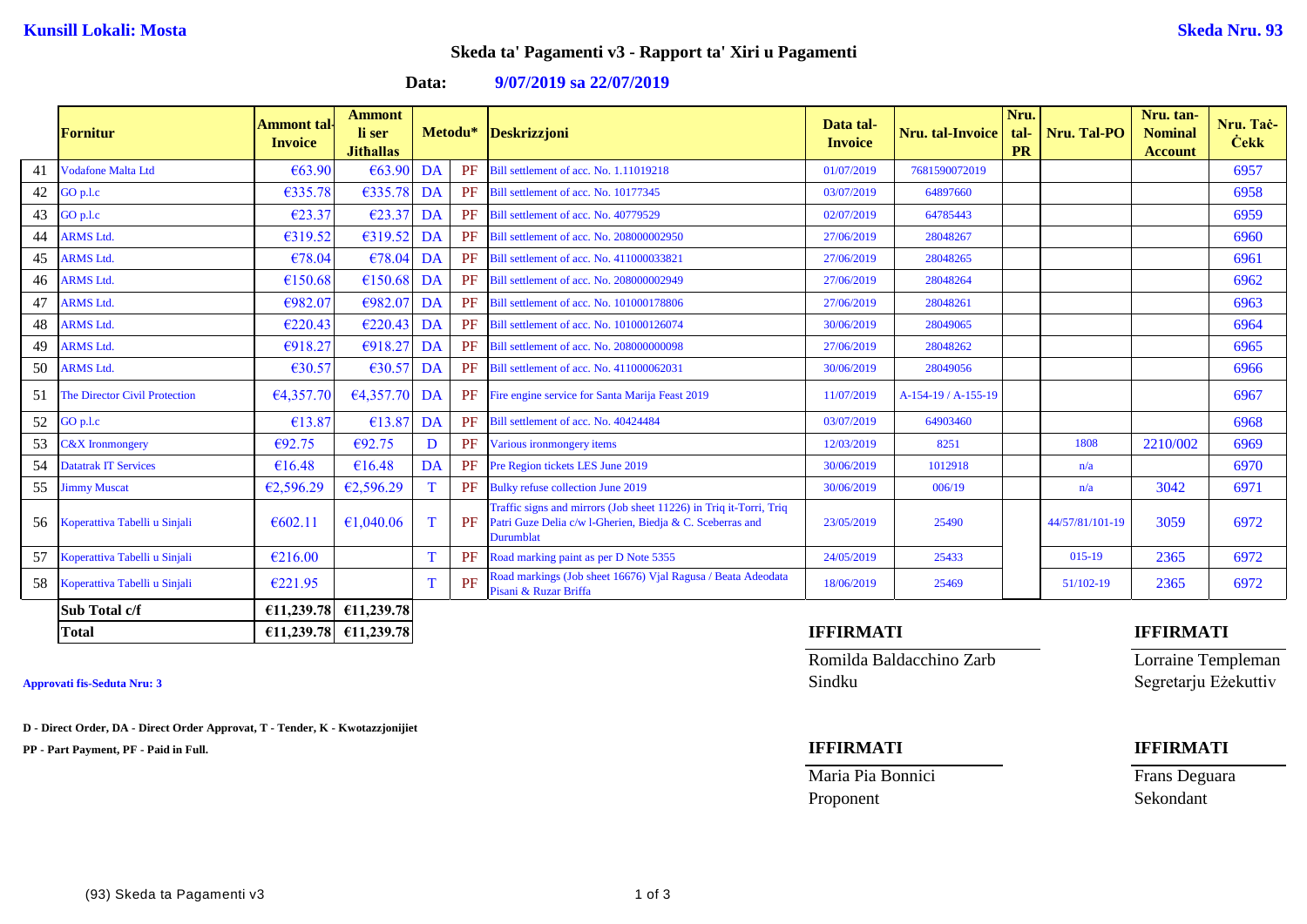## **Skeda ta' Pagamenti v3 - Rapport ta' Xiri u Pagamenti**

**Data: 9/07/2019 sa 22/07/2019**

|    | <b>Fornitur</b>      | Ammont tal·<br><b>Invoice</b> | <b>Ammont</b><br>li ser<br><b>Jithallas</b> |             |    | Metodu* Deskrizzjoni                                                               | Data tal-<br><b>Invoice</b> | Nru. tal-Invoice | Nru.<br>tal-<br><b>PR</b> | Nru. Tal-PO | Nru. tan-<br><b>Nominal</b><br><b>Account</b> | Nru. Tač-<br><b>Cekk</b> |
|----|----------------------|-------------------------------|---------------------------------------------|-------------|----|------------------------------------------------------------------------------------|-----------------------------|------------------|---------------------------|-------------|-----------------------------------------------|--------------------------|
| 59 | Mario Mallia         | €342.63                       | € $621.11$                                  | D           | PF | Repairing electrical short in Gnien Reggie Cilia incl changing 4<br>LED lamp & MCB | 09/07/2019                  | 1558             |                           | 095-19      | 2310/003                                      | 6973                     |
| 60 | Mario Mallia         | €278.48                       |                                             | D           | PF | 2 Cast Iron Bollards Roma Diam 100MM                                               | 09/07/2019                  | 1557             |                           | 100-19      | 2310/003                                      | 6973                     |
| 61 | Maypole Caterers Ltd | €1,544.20                     | €1,544.20                                   | D           | PF | Catering for Oath ceremony reception 5/7/2019                                      | 05/07/2019                  | FIN 007316       |                           | 1800        | 3360                                          | 6974                     |
| 62 | <b>Micamed Ltd</b>   | €100.30                       | €6,147.80                                   | T           | PF | <b>Street Lighting Maintenance (W881)</b>                                          | 12/06/2019                  | 2962             |                           | n/a         | 3010                                          | 6975                     |
| 63 | <b>Micamed Ltd</b>   | €82.60                        |                                             | T           | PF | <b>Street Lighting Maintenance (W476)</b>                                          | 13/06/2019                  | 2967             |                           | n/a         | 3010                                          | 6975                     |
| 64 | <b>Micamed Ltd</b>   | €23.60                        |                                             | T           | PF | <b>Street Lighting Maintenance (W294)</b>                                          | 25/06/2019                  | 2995             |                           | n/a         | 3010                                          | 6975                     |
| 65 | <b>Micamed Ltd</b>   | €100.30                       |                                             | T           | PF | <b>Street Lighting Maintenance (W518)</b>                                          | 21/06/2019                  | 2996             |                           | n/a         | 3010                                          | 6975                     |
| 66 | <b>Micamed Ltd</b>   | €206.50                       |                                             | T           | PF | <b>Street Lighting Maintenance (W282)</b>                                          | 26/06/2019                  | 3018             |                           | n/a         | 3010                                          | 6975                     |
| 67 | <b>Micamed Ltd</b>   | €206.50                       |                                             | T           | PF | <b>Street Lighting Maintenance (W074)</b>                                          | 26/06/2019                  | 3019             |                           | n/a         | 3010                                          | 6975                     |
| 68 | <b>Micamed Ltd</b>   | €82.60                        |                                             | T           | PF | <b>Street Lighting Maintenance (W743)</b>                                          | 26/06/2019                  | 3022             |                           | n/a         | 3010                                          | 6975                     |
| 69 | <b>Micamed Ltd</b>   | €53.10                        |                                             | T           | PF | <b>Street Lighting Maintenance (W508)</b>                                          | 26/06/2019                  | 3025             |                           | n/a         | 3010                                          | 6975                     |
| 70 | <b>Micamed Ltd</b>   | €100.30                       |                                             | T           | PF | <b>Street Lighting Maintenance (W634)</b>                                          | 26/06/2019                  | 3026             |                           | n/a         | 3010                                          | 6975                     |
| 71 | <b>Micamed Ltd</b>   | €23.60                        |                                             | T           | PF | <b>Street Lighting Maintenance (W838)</b>                                          | 09/07/2019                  | 3073             |                           | n/a         | 3010                                          | 6975                     |
| 72 | <b>Micamed Ltd</b>   | €94.40                        |                                             | T           | PF | <b>Street Lighting Maintenance (W636)</b>                                          | 09/07/2019                  | 3074             |                           | n/a         | 3010                                          | 6975                     |
| 73 | <b>Micamed Ltd</b>   | €94.40                        |                                             | T           | PF | <b>Street Lighting Maintenance (T001)</b>                                          | 10/07/2019                  | 3077             |                           | n/a         | 3010                                          | 6975                     |
| 74 | <b>Micamed Ltd</b>   | €23.60                        |                                             | $\mathbf T$ | PF | <b>Street Lighting Maintenance (W652)</b>                                          | 11/07/2019                  | 3110             |                           | n/a         | 3010                                          | 6975                     |
| 75 | <b>Micamed Ltd</b>   | €4,956.00                     |                                             | D           | PF | Provision and replacement of Floodlights / metal halide lamps                      | 28/06/2019                  | <b>MST 02-19</b> |                           | 1803        | 3010                                          | 6975                     |
|    |                      |                               |                                             |             |    |                                                                                    |                             |                  |                           |             |                                               |                          |
|    | Sub Total c/f        | €8,313.11                     | €8,313.11                                   |             |    |                                                                                    |                             |                  |                           |             |                                               |                          |
|    | Sub Total b/f        | €11,239.78                    | €11,239.78                                  |             |    |                                                                                    |                             |                  |                           |             |                                               |                          |
|    | <b>Total</b>         |                               | €19,552.89 €19,552.89                       |             |    |                                                                                    | <b>IFFIRMATI</b>            |                  |                           |             | <b>IFFIRMATI</b>                              |                          |

**D - Direct Order, DA - Direct Order Approvat, T - Tender, K - Kwotazzjonijiet**

**PP - Part Payment, PF - Paid in Full. IFFIRMATI IFFIRMATI**

Romilda Baldacchino Zarb Lorraine Templeman **Approvati fis-Seduta Nru: 3** Sindku Segretarju Eżekuttiv

Maria Pia Bonnici Frans Deguara Proponent Sekondant